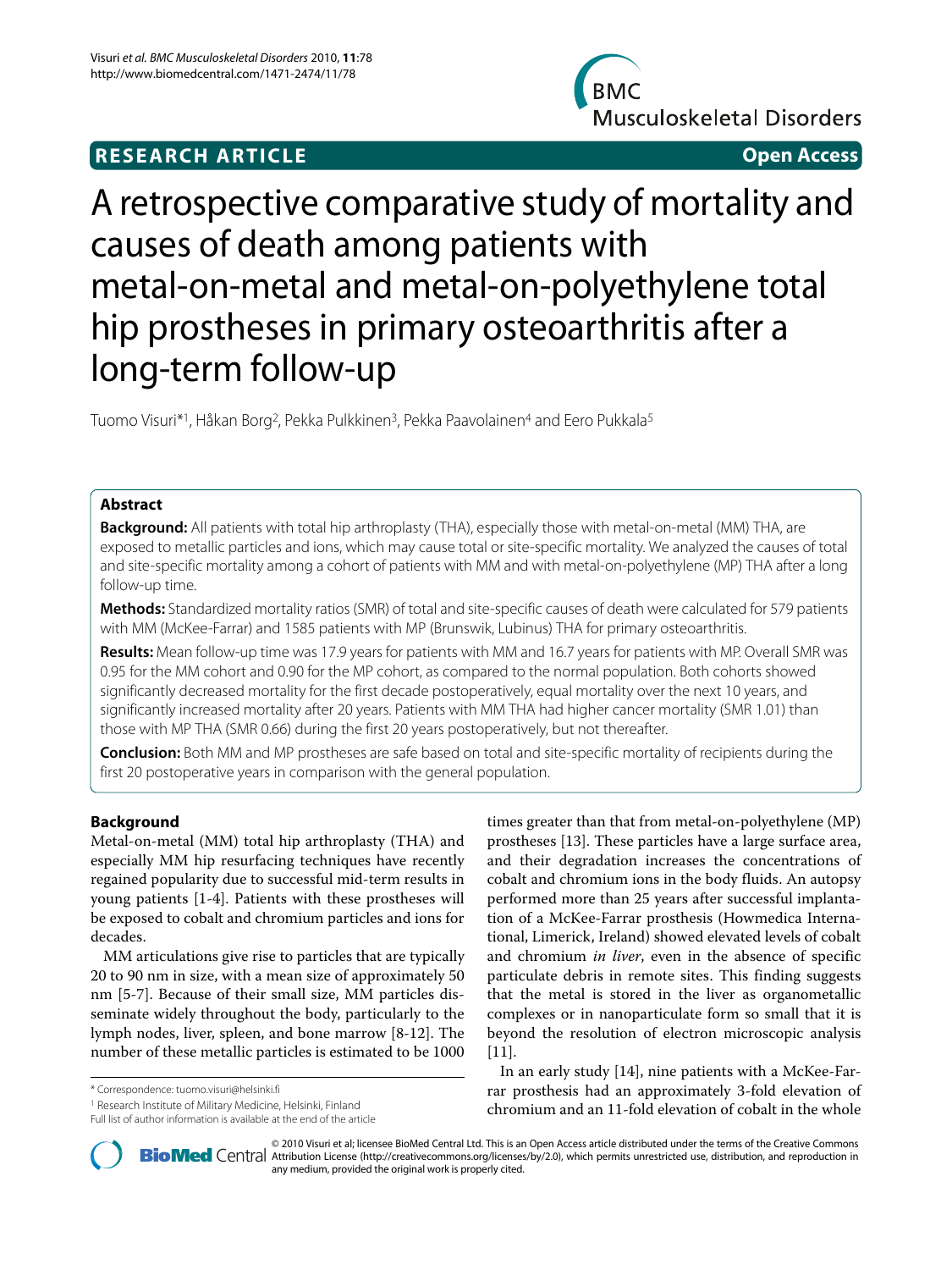blood, and a 15-fold elevation in chromium in the urine, compared with the preoperative values. High serum metal levels were observed in eight McKee-Farrar patients after a 20-yearfollow-up, 9-fold higher for chromium and 3-fold higher for cobalt compared with controls [\[15](#page-6-9)]. Five patients with Ring prostheses (Downs Bros, Mitcham, United Kingdom) for an average of 33 years had approximately 5-fold greater serum cobalt levels and 3-fold greater serum chromium levels compared to patients with a primary or revised MP prostheses or patients with osteoarthritis (OA) and no implants [\[16](#page-6-10)]. Elevated serum chromium and cobalt levels have also been reported in patients with MP prostheses, but the concentrations are lower than those in patients with MM prostheses [\[17](#page-6-11)].

Both *in vivo* and *in vitro* studies demonstrate chromosomal aberrations and DNA damage in association with debris from cobalt chromium MM and MP prostheses. An increase in chromatid breaks and gaps are observed in the bone marrow adjacent to the worn implant [\[18](#page-6-12)]. Compared with patients at primary arthroplasty, patients with mixed types of cobalt chromium prostheses who underwent revision arthroplasty had a 2.5-fold increase in the number of peripheral blood lymphocytes in aneuploidy and a 3.5-fold increase in chromosomal translocations [[19](#page-6-13)]. Debris from worn hip and knee prostheses damages chromosomes in a dose-dependent manner in human tissue culture, and is specific to the type of metal. Cobalt and chromium concentrations correlate with chromosomal breakage and aneuploidy events, and titanium concentrations correlate with aneuploidy events [[20\]](#page-6-14). A 2-year prospective study in patients with MM hip prostheses revealed a significant increase in whole blood cobalt and chromium concentrations as well as in chromosome aneuploidy and translocations in the peripheral blood lymphocytes [\[21\]](#page-6-15).

Therefore, patients with MM and MP hip prostheses are exposed to cobalt and chromium particles and ions, which are potentially genotoxic. Long-term exposure to these metals may affect mortality in these patients. We analysed the causes of death in patients with MM and MP total hip articulations over a long follow-up period.

## **Methods**

Basic patient material was identified from the medical records of two regional orthopaedic hospitals in Finland. When only patients diagnosed with OA were selected, the MM arthroplasty group comprised 579 patients who underwent a McKee-Farrar THA (all cobalt-chromiummolybdenum) between 1967 and 1973, and the MP series comprised 1585 patients who had either a Brunswik or Lubinus (Waldemar Link GmbH & Co., Hamburg, Germany) prosthesis (cobalt-chromium-molybdenum stem) and who were operated on between 1973 and 1985. Data for this patient population were reported previously [\[22](#page-6-16)]. The proportion of women in the MM group was 66% and that in the MP group was 61%.

The dates and causes of death during 1971-2005 for the cohort members were obtained from Statistics Finland by record linkage using a personal identifier code as the key. The coverage of the cause-of-death statistics is virtually complete.

Calculation of person-years at risk started from the operation and ended at death or closing-date of the study, December 31, 2005. The number of observed cases for each cause of death and person-years at follow-up was stratified by sex, calendar period, 5-year age group, and follow-up time since the operation. The expected number of patients to die from each cause was calculated by applying the number of person-years in each stratum to the corresponding mortality rate in a similar Finnish population. The calendar periods used were 1971-1974, 1975-1982, 1983-1990, 1991-1998, and 1999-2005; and the follow-up categories were  $< 2$ , 2-9, 10-19, and  $> 20$ years since the operation. The standardized mortality ratio (SMR) was expressed as the ratio of observed and expected number of cases. The 95% confidence intervals (95% CI) were defined based on the assumption that the number of observed cases followed a Poisson distribution. The relative mortality risk between patients with MM or MP THA was calculated as the rate ratio (RR) of the two SMRs. The 95% confidence limits of the RR were calculated assuming Poisson distributions.

The list of causes of death included all 53 categories for which Statistics Finland routinely produces mortality rates based on the International Classification of Diseases, revisions 8, 9, and 10 [\[23](#page-6-17)].

This study was approved by Welfare and Health Administration of Finland (DNro 639/103/91)

#### **Results**

By the end of 2005, 528 (91.1%) of the 579 patients with an MM prosthesis and 1299 (82.0%) of the 1585 patients with an MP prosthesis had died. The mean follow-up times were 17.9 and 16.7 years, respectively (Table 1). Both groups of patients had a total mortality rate slightly below the national average. All-cause mortality was significantly reduced in both groups during the first postoperative decade, similar to that of the general population during the second postoperative decade, and was significantly increased thereafter (Table [2](#page-3-0)). The RR figures did not differ significantly between groups in any follow-up category (Table 2).

Cancer mortality in the MM group was similar to that in the general population, but the rate was significantly reduced in the MP group (Table [3](#page-4-0), 4). During the first 20 years after THA, the SMR for the MM group (1.01) was higher than that for the MP group (0.74); RR 1.36 (95% CI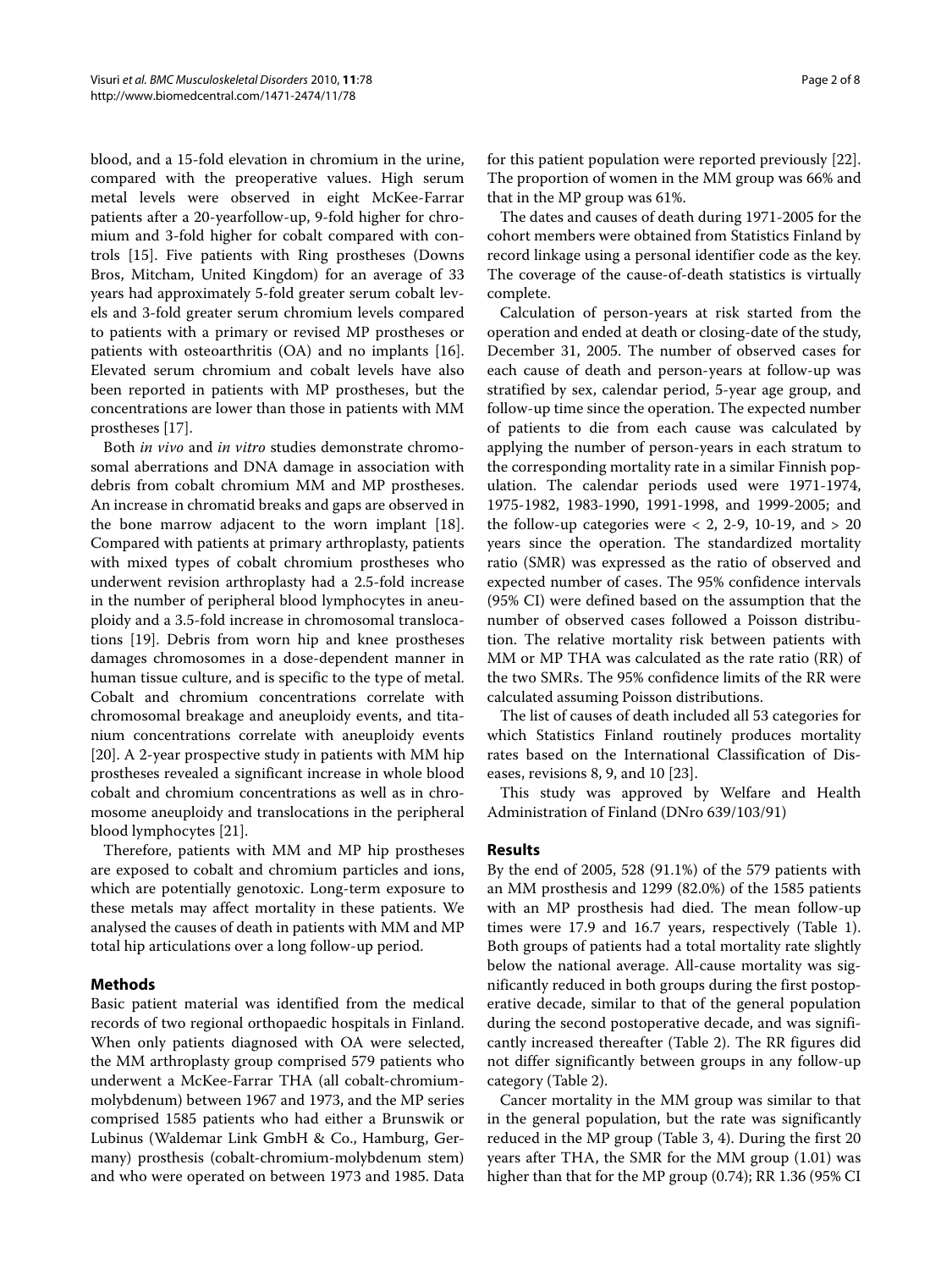| Age (years)<br>20 to 29 | <b>Metal-on-metal prosthesis</b> |              | Metal-on-polyethylene prosthesis |              |  |  |
|-------------------------|----------------------------------|--------------|----------------------------------|--------------|--|--|
|                         | n                                | Person-years | n                                | Person-years |  |  |
|                         | 2                                | 15.5         | 4                                | 7.1          |  |  |
| 30 to 39                | 6                                | 28.7         | 16                               | 107.0        |  |  |
| 40 to 49                | 25                               | 176.2        | 55                               | 354.7        |  |  |
| 50 to 59                | 145                              | 855.6        | 291                              | 1800.0       |  |  |
| 60 to 69                | 278                              | 2836.3       | 779                              | 6694.5       |  |  |
| 70 to 79                | 113                              | 3898.4       | 419                              | 10848.2      |  |  |
| $\geq 80$               | 10                               | 2374.3       | 21                               | 6595.5       |  |  |
| Total                   | 579                              | 10185.1      | 1585                             | 26406.9      |  |  |

**Table 1: Number of patients (n) with metal-on-metal or metal-on-polyethylene prostheses stratified by age at operation and number of person-years at risk up to the end of 2005 by age at follow-up.**

1.02-1.79). After 20 years, however, there was no practical difference between groups (Table 4).

Cardiovascular diseases dominated as the cause of mortality in both groups; 57% of the MM group and 54% of the MP group died from cardiovascular disease. Allover cardiovascular mortality was low during the first decade postoperatively, equivalent during the next decade, and slightly increased after 20 years postoperatively (Table 5). After 20 years, the SMR was 1.60 (95% CI 1.32-1.92) for women in the MP group compared to 1.45 (95%CI 1.16-1.78) for women in the MM group. These figures were slightly lower for men; 1.09 for men in the MP group (95% CI 0.80-1.44) and 1.26 for men in the MM group (95% CI 0.82-1.84). The increase in mortality after 20 postoperative years was observed for all forms of vascular disease, including cerebrovascular diseases for which the SMRs were 1.56 (95% CI 1.07 - 2.18) in the MM group and 1.22 (95% CI 0.84 -1.96) in the MP group.

Diabetic mortality was low in the MP group and slightly decreased in the MM group, but the number of patients was small (Table 3). There was a slightly increased risk for dementia or Alzheimer's disease in the MP group (1.20), which increased with an increase in the time after surgery. After 20 years postoperatively, there were 37 recorded cases with an SMR of 1.54 (95% CI 1.08 - 2.12). In the MM group, the total risk for this disease was close to that of the normal population (0.96) (Table 3). After 20 years, 22 patients in the MM group died from this disease; the SMR was 1.29 (95% CI 0.81 - 1.29).

Mortality from respiratory diseases was low in both groups (Table [3](#page-4-0)). The SMR for the MM group remained low during the first two decades (0.53) and increased slightly thereafter (0.76). On the other hand, the SMR for the MP group increased from 0.66 to 1.34 during the same time period.

Mortality from genitourinary diseases was slightly decreased in the MM group and slightly increased in the MP group (Table 3). After 20 years, the SMR for these diseases in the MM group was 0.77 and 2.13 in the MP group, but the number of patients was too small to demonstrate statistical significance.

Accidental deaths in both groups were slightly and equally reduced. In patients over 80 years of age, however, accidental death due to falling was significantly reduced in the MP group (SMR 0.45; observed 8, expected 17.72, 95% CI 0.19- 0.88) compared to that in the MM group (0.87).

## **Discussion and Conclusions**

Total hip arthroplasty dramatically improves a patient's quality of life, but exposes patients to chronic stress from cobalt and chromium ions and particles. The MM THA group included only patients implanted with the firstgeneration MM design. The material of the McKee-Farrar hip prosthesis was a cast cobalt-chromium-molybdenum alloy, with a carbon content of approximately 0.2% that underwent subsequent heat treatment. Its metallurgical, tribological, and structural properties are inferior to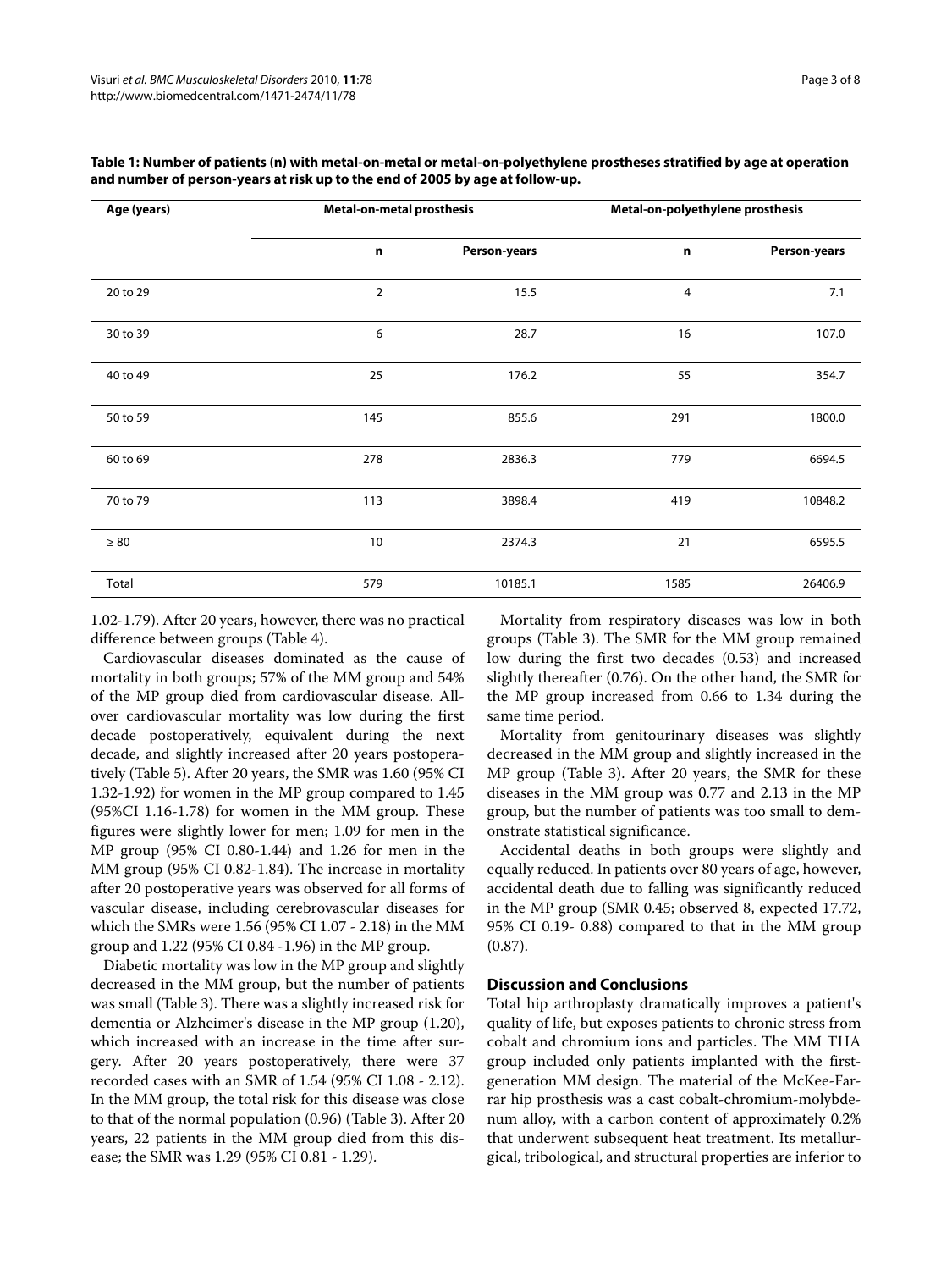| Follow-up time,<br>completed years | Metal-on-metal prosthesis ( $n = 579$ ) |            |                 | Metal-on-polyethylene prosthesis ( $n =$<br>1585) |            |                  |           |               |
|------------------------------------|-----------------------------------------|------------|-----------------|---------------------------------------------------|------------|------------------|-----------|---------------|
|                                    | Obs                                     | <b>SMR</b> | 95% CI‡         | Obs                                               | <b>SMR</b> | 95% CI           | <b>RR</b> | 95% CI        |
| $0$ to 1                           | 16                                      | 0.59       | $0.34 - 0.96*$  | 35                                                | 0.37       | $0.26 - 0.51***$ | 1.61      | $0.83 - 2.98$ |
| 2 through 9                        | 122                                     | 0.77       | $0.64 - 0.91**$ | 342                                               | 0.70       | $0.63 - 0.78***$ | 1.09      | $0.88 - 1.35$ |
| 10 through 19                      | 200                                     | 0.94       | $0.81 - 1.06$   | 611                                               | 0.96       | $0.89 - 1.04$    | 0.97      | $0.82 - 1.14$ |
| $20+$                              | 190                                     | 1.20       | $1.04 - 1.37*$  | 311                                               | 1.38       | $1.23 - 1.53***$ | 0.87      | $0.72 - 1.05$ |
| Total                              | 528                                     | 0.95       | $0.87 - 1.02$   | 1299                                              | 0.90       | $0.85 - 0.95***$ | 1.05      | $0.95 - 1.16$ |

<span id="page-3-0"></span>**Table 2: Observed number of deaths (Obs) (all causes) and standardised mortality ratio (SMR) and rate ratio (RR) among patients with metal-on-metal and metal-on-polyethylene total hip prostheses for osteoarthritis by number of postoperative years.**

‡ 95% CI, 95% confidence interval

 $*$ p < 0.05,  $*$  $*$ p < 0.01,  $*$  $*$  $*$  p < 0.001

those of modern MM bearings with an average annual wear rate of the femoral heads ranging from 3.3 to 6.6 μm and that of cups from 2.1 to 4.9 μm [\[24\]](#page-6-18). Due to the high wear rate, we can assume that if excessive metal ion loading from the McKee-Farrar components did not increase the risk of mortality within this cohort, such risk would not be obvious in recipients of MM implants with improved wear characteristics.

All previous reports of the mortality of THA patients studied a period of up to only 10 years after surgery. According to the results of these studies, the 10-year life expectancy of THA patients is better than that of the general population [\[25,](#page-6-19)[26\]](#page-6-20), which we also observed in the present study. Patient selection, i.e., the 'healthy patient effect', probably explains a major part of the better survival, but the reason for the duration of this effect in different disease groups is not known. In a Swedish Knee Arthroplasty Register study [[27\]](#page-6-21), patients with implantation of knee prostheses for OA had a reduced overall mortality during the first 12 postoperative years, which then increased and became significantly higher than that of the general population. Cardiovascular, gastrointestinal, and genitourinary diseases were the main causes for the increased mortality. The authors suspected a link between the early onset of knee OA and increased mortality. Another study reported reduced SMRs in THA patients aged 65 years and over in the United Kingdom, and an increased mortality rate in younger patients; the preoperative indications, however, were not reported [[28\]](#page-6-22).

Total mortality in the present study did not differ significantly between the MM and MP groups across the

postoperative decades. After 20 years postoperatively, both groups showed significantly increased mortality due to cardiovascular disease. Altered cardiac function is reported among hard metal workers. A prolonged left ventricular relaxation time without clinical consequences was observed in a series of 203 Finnish cobalt production workers [[29\]](#page-6-23). The authors concluded that cobalt accumulation in the myocardium could affect its function. An estimated daily intake of 6 to 8 mg of cobalt chloride or cobalt sulfate induces cardiomyopathy in heavy beer drinkers when cobalt is used as a foam stabilising agent in the beer [[30\]](#page-6-24). Cardiac function, specifically in terms of cobalt or chromium concentration in the myocardial cells, in THA patients after long-term use of MM or MP prostheses has not been studied. Frustaci et al. [[31](#page-6-25)] observed a large increase in the levels of different trace elements in the myocardium of 13 patients with idiopathic dilated cardiomyopathy, with a 13-fold increase in the concentration of cobalt and a 4-fold increase in the concentration of chromium compared to controls. Relationship of the elevated cobalt and chromium concentrations in the serum of THA patients and cardiomyopathy requires further studies.

In a large cohort of Finnish OA patients with an MP hip prosthesis that was not included among patients in the present study with 153 000 person-years and a mean follow-up of 6.2 years, the SMR for all-site cancer was reduced to 0.54 [[32\]](#page-6-26), and in the present series, after a mean of 16.2 years, it was still significantly reduced (0.76). According to a meta-analysis of six Nordic cohorts operated on for OA, covering 374 000 person-years and a mean follow-up of 7.6 years, the standardized incidence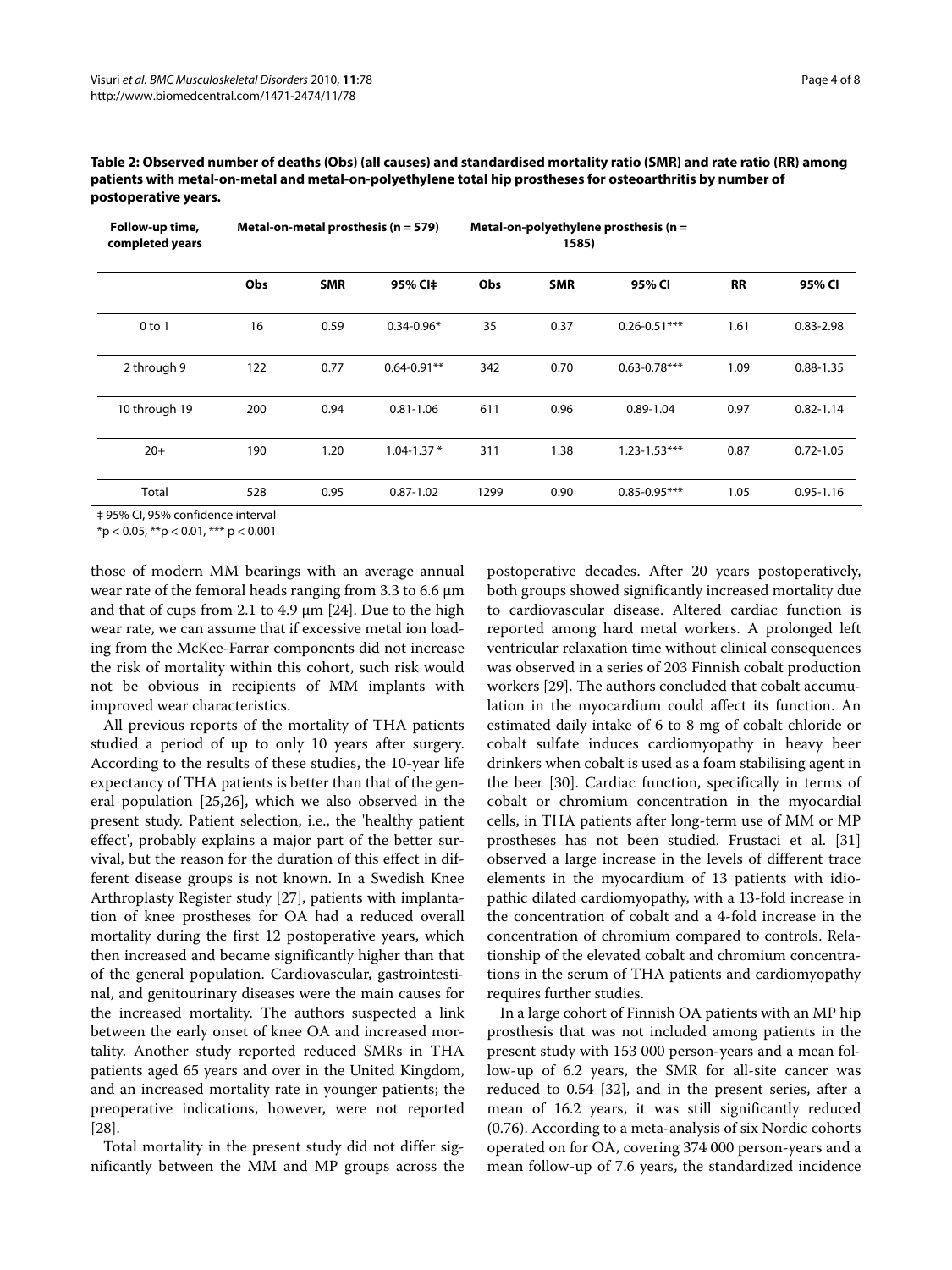| <b>Cause of death</b>     |     | Metal-on-metal prosthesis (n = 579) |                | Metal-on-polyethylene prosthesis (n = 1585) |            |                   |  |
|---------------------------|-----|-------------------------------------|----------------|---------------------------------------------|------------|-------------------|--|
|                           | Obs | <b>SMR</b>                          | 95% CI‡        | Obs                                         | <b>SMR</b> | 95% CI            |  |
| Cancer                    | 96  | 0.97                                | $0.79 - 1.18$  | 206                                         | 0.76       | $0.66 - 0.86$ *** |  |
| Cardiovascular            | 300 | 0.96                                | $0.86 - 1.07$  | 702                                         | 0.90       | $0.84 - 0.97$ **  |  |
| Respiratory               | 33  | 0.67                                | $0.46 - 0.93*$ | 101                                         | 0.78       | $0.64 - 0.94$ **  |  |
| Pneumonia                 | 28  | 0.87                                | $0.58 - 1.25$  | 79                                          | 0.96       | $0.76 - 1.20$     |  |
| Alzheimer,<br>dementia    | 28  | 0.96                                | $0.64 - 1.38$  | 105                                         | 1.20       | $0.98 - 1.43$     |  |
| Genitourinary             | 8   | 0.90                                | $0.39 - 1.76$  | 27                                          | 1.32       | $0.87 - 1.91$     |  |
| Digestive system          | 18  | 1.08                                | $0.64 - 1.71$  | 45                                          | 1.07       | $0.78 - 1.43$     |  |
| <b>Diabetes</b>           | 6   | 0.80                                | $0.29 - 1.74$  | $\overline{7}$                              | 0.42       | $0.17 - 0.86*$    |  |
| Accidents and<br>violence | 14  | 0.78                                | $0.42 - 1.30$  | 38                                          | 0.79       | $0.56 - 1.07$     |  |
| All causes                | 528 | 0.95                                | $0.87 - 1.02$  | 1299                                        | 0.90       | $0.85 - 0.95$ *** |  |

## <span id="page-4-0"></span>**Table 3: Observed number of deaths (Obs) and standardised mortality ratio (SMR) among patients with metal-on-metal and metal-on-polyethylene total hip prostheses for osteoarthritis in the main disease groups.**

‡ 95% CI, 95% confidence interval

 $*p < 0.05$ ,  $**p < 0.01$ ,  $***p < 0.001$ 

## **Table 4: Observed number of cancer deaths (Obs) and standardised mortality ratio (SMR) and rate ratio (RR) with 95% confidence intervals of patients with metal-on-metal and metal-on-polyethylene total hip prostheses stratified by number of postoperative years.**

| Follow-up time,<br>completed years | Metal-on-metal prosthesis ( $n = 579$ ) |            |               |     | Metal-on-polyethylene prosthesis ( $n = 1585$ ) |                  |           |                |
|------------------------------------|-----------------------------------------|------------|---------------|-----|-------------------------------------------------|------------------|-----------|----------------|
|                                    | Obs                                     | <b>SMR</b> | 95% CI‡       | Obs | <b>SMR</b>                                      | 95% CI           | <b>RR</b> | 95% CI         |
| $0$ to 1                           | $\overline{2}$                          | 0.35       | $0.04 - 1.27$ | 3   | 0.14                                            | $0.03 - 0.41***$ | 2.51      | $0.21 - 21.94$ |
| 2 through 9                        | 29                                      | 0.92       | $0.62 - 1.32$ | 77  | 0.78                                            | $0.61 - 0.96*$   | 1.19      | $0.74 - 1.85$  |
| 10 through 19                      | 43                                      | 1.19       | $0.86 - 1.59$ | 89  | 0.84                                            | $0.67 - 1.02$    | 1.42      | $0.96 - 2.07$  |
| $20+$                              | 19                                      | 0.84       | $0.50 - 1.30$ | 33  | 0.89                                            | $0.61 - 1.24$    | 0.95      | $0.51 - 1.71$  |
| Total                              | 93                                      | 0.97       | $0.78 - 1.18$ | 202 | 0.76                                            | $0.66 - 0.87***$ | 1.27      | $0.98 - 1.63$  |

‡ 95% CI, 95% confidence interval

 $*$ p < 0.05,  $*$  $*$ p < 0.01,  $*$  $*$  $*$  p < 0.001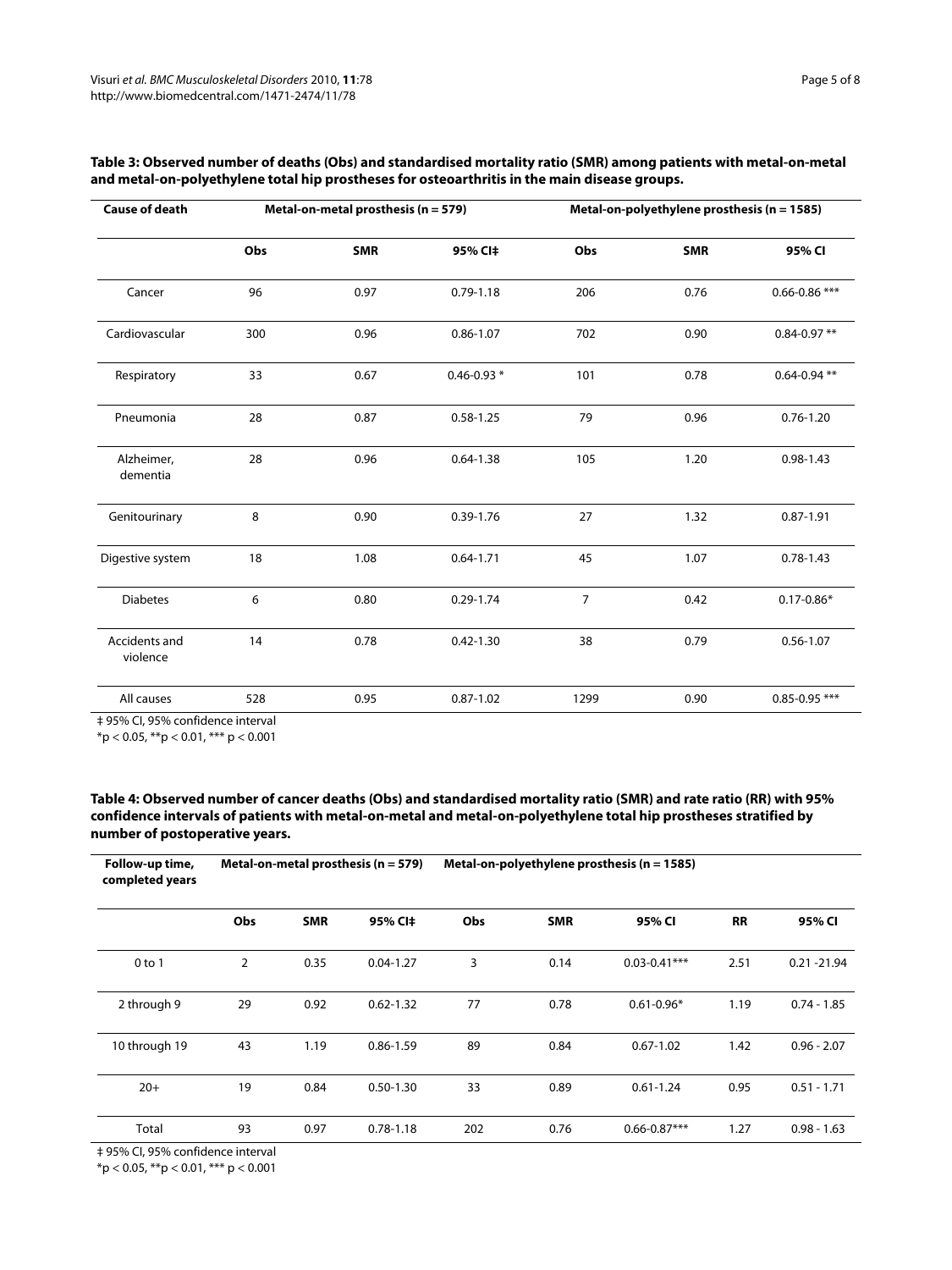| Follow-up time,<br>completed years |     | Metal-on-metal prosthesis ( $n = 579$ ) |               | Metal-on-polyethylene prosthesis ( $n = 1585$ ) |            |                   |           |                |  |
|------------------------------------|-----|-----------------------------------------|---------------|-------------------------------------------------|------------|-------------------|-----------|----------------|--|
|                                    | Obs | <b>SMR</b>                              | 95% CI‡       | Obs                                             | <b>SMR</b> | 95% CI            | <b>RR</b> | 95% CI         |  |
| $0 - 1$                            | 7   | 0.46                                    | $0.04 - 1.27$ | 27                                              | 0.50       | $0.03 - 0.41***$  | 0.91      | $0.98 - 1.163$ |  |
| $2 - 9$                            | 75  | 0.81                                    | $0.62 - 1.32$ | 193                                             | 0.70       | $0.61 - 0.96*$    | 1.16      | $0.88 - 1.52$  |  |
| $10-19$                            | 103 | 0.85                                    | $0.86 - 1.59$ | 326                                             | 0.97       | $0.67 - 1.02$     | 0.87      | $0.69 - 1.10$  |  |
| $20+$                              | 115 | 1.40                                    | $0.50 - 1.30$ | 156                                             | 1.40       | $0.61 - 1.24$     | 1.00      | $0.78 - 1.28$  |  |
| Total                              | 300 | 0.96                                    | $0.78 - 1.18$ | 702                                             | 0.90       | $0.66 - 0.87$ *** | 1.07      | $0.93 - 1.22$  |  |

**Table 5: Observed number of cardiovascular deaths (Obs) and standardised mortality ratio (SMR) and rate ratio (RR) with 95% confidence intervals of patients with metal-on-metal and metal-on-polyethylene total hip prostheses stratified by number of postoperative years.**

‡ 95% CI, 95% confidence interval

 $*p < 0.05$ ,  $**p < 0.01$ ,  $***p < 0.001$ 

rate (SIR) was significantly reduced (SIR 0.93, 95% CI 0.91-0.95) [[33\]](#page-6-27). In another meta-analysis [[34\]](#page-6-28) of patients with 1.1 million person-years and a mean follow-up time of 6.2 years operated on for all indications, the SIR was close to unity, 0.98, 95% CI 0.98-0.99). Goldachre et al. [[35\]](#page-6-29) also reported an SIR of 0.98, 95% CI 0.94-1.01) among 25 047 THA patients from the United Kingdom with a mean follow-up of 7.7 years. OA itself is also associated with a low comorbidity of cancer. Thomas et al. [[36\]](#page-6-30) reported a low SIR of 0.85 (95% CI 0.81-0.88) for men and 0.83 (95% CI 0.80-0.86) for women among patients with all forms of OA in a Scottish cohort. It seems that first-generation MM or MP prostheses do not expose patients to an increased risk of cancer. Cobalt and chromium are essential trace elements and hence a DNA repair system may exist in the body to rectify DNA damage caused by these ions. Nucleotide excision repair effectively removes chromium from DNA adducts [\[37](#page-6-31)]. In addition, macrophages detoxify the genotoxic and cytotoxic effects of CoCr particles *in vitro* [\[38](#page-6-32)].

Although cancer genesis may thus be controlled by these mechanisms, the long-term stress caused by cobalt and chromium ions may eventually exhaust these functions, which may lead to cellular senescence and apoptosis and eventually to a functional failure of the affected organs. Such development may be reflected by the mortality from other causes.

The number of patients that died from gastrointestinal and urogenital diseases in the present series was too small to determine the influence of the implantation on mortality 20 years postoperatively. The significant increase in mortality from dementia or Alzheimer disease 20 years after the MP group is noteworthy. Scientific evidence of a relationship between cobalt or chromium exposure and this disease, however, is lacking.

A limitation of this study is the relatively small number of patients and therefore chance may explain some of the results. Both groups showed similar development of all site mortality, however, over a long follow-up period. In addition, revisions or bilateral operations were not reported, but both groups were certainly exposed to cobalt and chromium debris due to the degradation of nano-sized metal particles. To our knowledge, revision was usually performed with the insertion of a new MM or MP prosthesis.

Over 90% of the patients MM group in the present series had died. Therefore, their causes of death will not change. Older cells are less tolerant than younger cells to cobalt-chromium particles. Nanometer-sized cobaltchromium particles induce a greater loss of viability in older human fibroblast in vitro than in cells from younger patients [\[39](#page-7-0)]. After the 20<sup>th</sup> post-operative year, both the MM and MP hip prosthesis group had significantly increased mortality. Thus, even longer follow-up times are needed to estimate the risk of death in patients with modern MM bearings.

#### **Competing interests**

The authors declare that they have no competing interests.

#### **Authors' contributions**

TV: study design, preparation of the manuscript; HB initiation of the study, revision of the manuscript; PPu: statistical analysis, revision of the manuscript; PPa study design, revision of the manuscript; EP: data collection (Finnish Cancer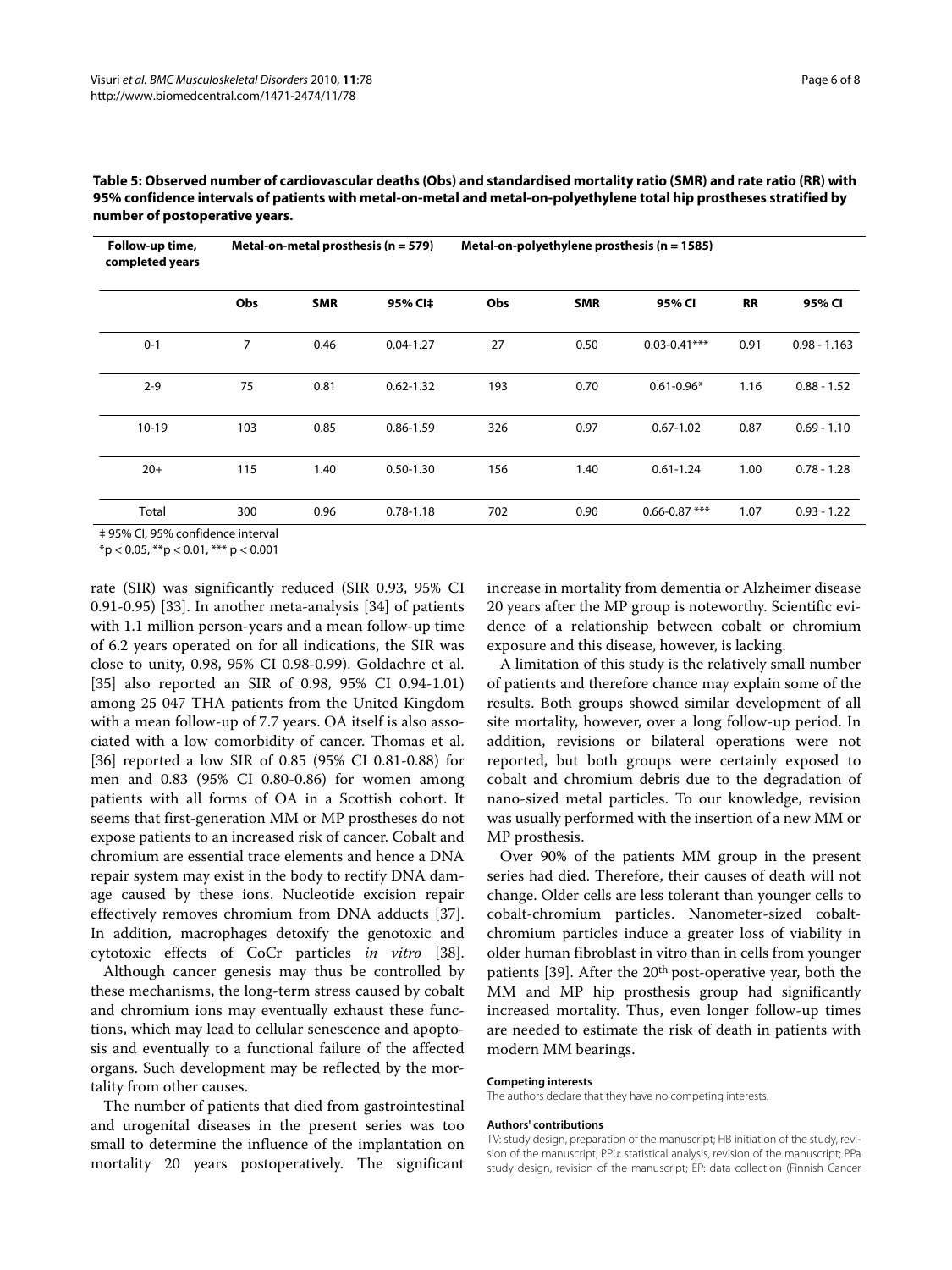#### **Author Details**

1Research Institute of Military Medicine, Helsinki, Finland, 2Clinics for Orthopaedics and Traumatology, Central University Hospital, Helsinki, Finland, 3Department of Public Health, University of Helsinki, Helsinki, Finland, 4Orton Orthopaedic Hospital, Helsinki, Finland and 5Finnish Cancer Registry, Helsinki, Finland, and School of Public Health, University of Tampere, Tampere, Finland

#### Received: 7 November 2009 Accepted: 23 April 2010 Published: 23 April 2010

#### **References**

- <span id="page-6-0"></span>1. Amstutz HC, Beaulé PE, Dorey FJ, Le Duff MJ, Campbell PA, Gruen TA: Metal-on-metal hybrid surface arthroplasty: two to six-year follow-up study**.** J Bone Joint Surg [Am] 2004, 86:28-39.
- 2. Daniel J, Pynsent PB, McMinn DJ: Metal-on-metal resurfacing of the hip in patients under the age of 55 years with osteoarthritis. J Bone Joint Surg [Br] 2004, 86:177-184.
- 3. Saito S, Ryu J, Watanabe M, Ishii T, Saigo K: Midterm results of Metasul metal-on-metal total hip arthroplasty**.** J Arthroplasty 2006, 21:1105-1110.
- <span id="page-6-1"></span>4. Hing CB, Back DL, Bailey M, Young DA, Dalziel RE, Shimmin AJ: The results of primary Birmingham hip resurfacings at a mean of five years: an independent prospective review of the first 230 hips. J Bone Joint Surg [Br] 2007, 89:1431-1438.
- <span id="page-6-2"></span>5. Doorn PF, Campbell PA, Worrall J, Benya PD, McKellop HA, Amstutz HC: Metal wear particle characterization from metal on metal total hip replacements: transmission electron microscopy study of periprosthetic tissues and isolated particles**.** J Biomed Mater Res 1998, 42:103-111.
- 6. Firkins PJ, Tipper JL, Saadatzadeh MR, Ingham E, Stone MH, Farrar R, Fisher J: Quantitative analysis of wear and wear debris from metal-on-metal hip prostheses tested in a physiological hip joint simulator**[.](http://www.ncbi.nlm.nih.gov/entrez/query.fcgi?cmd=Retrieve&db=PubMed&dopt=Abstract&list_uids=11352113)** Biomed Mater Eng 2001, 11:143-157.
- <span id="page-6-3"></span>7. Catelas I, Campbell PA, Bobyn JD, Medley JB, Huk OL: Wear particles from metal-on-metal total hip replacements: effects of implant design and implantation time**.** Proc Inst Mech Eng [H] 2006, 220:195-208.
- <span id="page-6-4"></span>8. Case CP, Langkamer VG, James C, Palmer MR, Kemp AJ, Heap PF, Solomon L: Widespread dissemination of metal debris from implants**.** J Bone Joint Surg [Br] 1994, 76:701-712.
- 9. Shea KG, Lundeen GA, Bloebaum RD, Bachus KN, Zou L: Lymphoreticular dissemination of metal particles after primary joint replacements**.** Clin Orthop 1997, 338:219-226.
- 10. Urban RM, Jacobs JJ, Tomlinson MJ, Gavrilovic J, Black J, Peoc'h M: Dissemination of wear particles to the liver, spleen, and abdominal lymph nodes of patients with hip or knee replacement**.** J Bone Joint Surg [Am] 2000, 82:457-476.
- <span id="page-6-7"></span>11. Campbell P, Urban RM, Catelas I, Skipor AK, Schmalzried TP: Autopsy analysis thirty years after metal-on-metal total hip replacement. A case report**.** J Bone Joint Surg [Am] 2003, 85:2218-2222.
- <span id="page-6-5"></span>12. Urban RM, Tomlinson MJ, Hall DJ, Jacobs JJ: Accumulation in liver and spleen of metal particles generated at nonbearing surfaces in hip arthroplasty**.** J Arthroplasty 2004, 19(Suppl 3):94-101.
- <span id="page-6-6"></span>13. Goldsmith AA, Dowson D, Isaac GH, Lancaster JG: A comparative joint simulator study of the wear of metal-on-metal and alternative material combinations in hip replacements**.** Proc Inst Mech Eng [H] 2000, 214:39-47.
- <span id="page-6-8"></span>14. Coleman RF, Herrington J, Scales JT: Concentration of wear products in hair, blood, and urine after total hip replacement**.** Br Med J 1973, 1:527-529.
- <span id="page-6-9"></span>15. Jacobs JJ, Skipor AK, Doorn PF, Campbell P, Schmalzried TP, Black J, Amstutz HC: Cobalt and chromium concentrations in patients with metal on metal total hip replacements**.** Clin Orthop 1996, 329(Suppl):S256-263.
- <span id="page-6-10"></span>16. Sauvé P, Mountney J, Khan T, De Beer J, Higgins B, Grover M: Metal ion levels after metal-on-metal Ring total hip replacement: a 30-year follow-up study**.** J Bone Joint Surg [Br] 2007, 89:586-590.
- <span id="page-6-11"></span>17. MacDonald SJ, McCalden RW, Chess DG, Bourne RB, Rorabeck CH, Cleland D, Leung F: Metal-on-metal versus polyethylene in hip arthroplasty: a randomized clinical trial**.** Clin Orthop 2003, 406:282-296.
- <span id="page-6-12"></span>18. Case CP, Langkamer VG, Howell RT, Webb J, Standen G, Palmer M, Kemp A, Learmonth ID: Preliminary observations on possible premalignant changes in bone marrow adjacent to worn total hip arthroplasty implants**.** Clin Orthop 1996, 329(Suppl):S269-279.
- <span id="page-6-13"></span>19. Doherty AT, Howell RT, Ellis LA, Bisbinas I, Learmonth ID, Newson R, Case CP: Increased chromosome translocations and aneuploidy in peripheral blood lymphocytes of patients having revision arthroplasty of the hip**.** J Bone Joint Surg [Br] 2001, 83:1075-1081.
- <span id="page-6-14"></span>20. Daley B, Doherty AT, Fairman B, Case CP: Wear debris from hip or knee replacements causes chromosomal damage in human cells in tissue culture**.** J Bone Joint Surg [Br] 2004, 86:598-606.
- <span id="page-6-15"></span>21. Ladon D, Doherty A, Newson R, Turner J, Bhamra M, Case CP: Changes in metal levels and chromosome aberrations in the peripheral blood of patients after metal-on-metal hip arthroplasty**.** J Arthroplasty 2004, 19(Suppl 3):78-83.
- <span id="page-6-16"></span>22. Visuri T, Pukkala E, Paavolainen P, Riska EB: Cancer risk after metal on metal and polyethylene on metal total hip arthroplasty**.** Clin Orthop 1996, 329:S280-289.
- <span id="page-6-17"></span>23. Statistics Finland: Causes of Death**.** Health 1999, 3:18-21.
- <span id="page-6-18"></span>24. Campbell P, Shen FW, McKellop H: Review article. Biologic and tribologic considerations of alternative bearing surfaces**.** Clin Orthop 2004, 418:98-111.
- <span id="page-6-19"></span>25. Visuri T, Pulkkinen P, Turula KB, Paavolainen P, Koskenvuo M: Life expectancy after hip arthroplasty. Case-control study of 1018 cases of primary arthrosis**.** Acta Orthop Scand 1994, 65:9-11.
- <span id="page-6-20"></span>26. Lie SA, Engesaeter LB, Havelin LI, Furnes O, Vollset SE: Mortality after total hip replacement: 0-10-year follow up of 39,543 patients in the Norwegian Arthroplasty Register**.** Acta Orthop Scand 2000, 71:19-27.
- <span id="page-6-21"></span>27. Robertsson O, Stefánsdóttir A, Lidgren L, Ranstam J: Increased long-term mortality in patients less than 55 years old who have undergone knee replacement for osteoarthritis: results from the Swedish Knee Arthroplasty Register. J Bone Joint Surg [Br] 2007, 89:599-603.
- <span id="page-6-22"></span>28. Ramiah RD, Ashmore AM, Whitley E, Bannister GC: Ten-year life expectancy after primary total hip replacement. J Bone Joint Surg [Br] 2007, 89:1299-1302.
- <span id="page-6-23"></span>29. Linna A, Oksa P, Groundstroem K, Halkosaari M, Palmroos P, Huikko S, Uitti J: Exposure to cobalt in the production of cobalt and cobalt compounds and its effect on the heart**.** Occup Environ Med 2004, 61:877-885.
- <span id="page-6-24"></span>30. Barceloux DG: Cobalt**[.](http://www.ncbi.nlm.nih.gov/entrez/query.fcgi?cmd=Retrieve&db=PubMed&dopt=Abstract&list_uids=10382556)** J Toxicol Clin Toxicol 1999, 37:201-16.
- <span id="page-6-25"></span>31. Frustaci A, Magnavita N, Chimenti C, Caldarulo M, Sabbioni E, Pietra R, Cellini C, Possati GF, Maseri A: Marked elevation of myocardial trace elements in idiopathic dilated cardiomyopathy compared with secondary cardiac dysfunction. JAm Coll Cardiol 1999, 33:1578-1583.
- <span id="page-6-26"></span>32. Paavolainen P, Pukkala E, Pulkkinen P, Visuri T: Causes of death after total hip arthroplasty: a nationwide cohort study with 24,638 patients**.** J Arthroplasty 2002, 17:274-81.
- <span id="page-6-27"></span>33. Visuri T, Pukkala E, Pulkkinen P, Paavolainen P: Decreased cancer risk in patients who have been operated on with total hip and knee arthroplasty for primary osteoarthrosis: a meta-analysis of 6 Nordic cohorts with 73,000 patients**[.](http://www.ncbi.nlm.nih.gov/entrez/query.fcgi?cmd=Retrieve&db=PubMed&dopt=Abstract&list_uids=12899558)** Acta Orthop Scand 2003, 74:351-360.
- <span id="page-6-28"></span>34. Onega T, Baron J, MacKenzie T: Cancer after total joint arthroplasty: a meta-analysis**[.](http://www.ncbi.nlm.nih.gov/entrez/query.fcgi?cmd=Retrieve&db=PubMed&dopt=Abstract&list_uids=16896045)** Cancer Epidemiol Biomarkers Prev 2006, 15:1532-1537.
- <span id="page-6-29"></span>35. Goldacre MJ, Wotton CJ, Seagroatt V, Yeates D: Cancer following hip and knee arthroplasty: record linkage study**.** Br J Cancer 2005, 11:1298-1301.
- <span id="page-6-30"></span>36. Thomas E, Brewster DH, Black RJ, Macfarlane GJ: Risk of malignancy among patients with rheumatic conditions**.** Int J Cancer 2000, 88:497-502.
- <span id="page-6-31"></span>37. Reynolds M, Peterson E, Quievryn G, Zhitkovich A: Human nucleotide excision repair efficiently removes chromium-DNA phosphate adducts and protects cells against chromate toxicity**.** J Biol Chem 2004, 279:30419-30424.
- <span id="page-6-32"></span>38. Papageorgiou I, Shadrick V, Davis S, Hails L, Schins R, Newson R, Fisher J, Ingham E, Case CP: Macrophages detoxify the genotoxic and cytotoxic effects of surgical cobalt chrome alloy particles but not quartz particles on human cells in vitro**[.](http://www.ncbi.nlm.nih.gov/entrez/query.fcgi?cmd=Retrieve&db=PubMed&dopt=Abstract&list_uids=18614183)** Mutat Res 2008, 643(1-2):11-19.